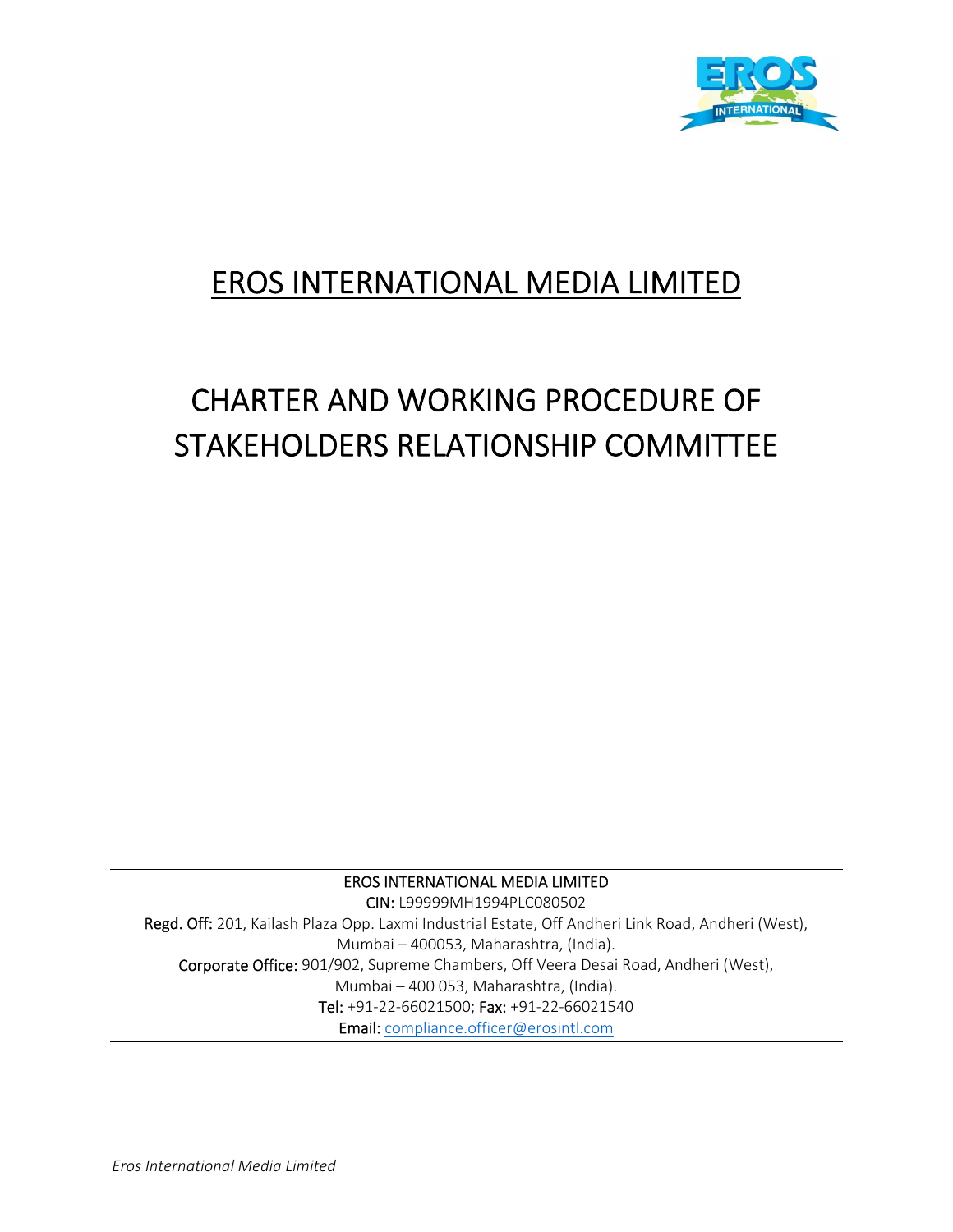

# 1. OBJECTIVE

The Board of Directors of the Company, "Eros International Media Limited" have constituted Stakeholders Relationship Committee ("the Committee") in terms of Regulation 20 of Securities and Exchange Board of India, (Listing Obligations and Disclosure Requirements) Regulations, 2015 ("SEBI Listing Regulations") as amended from time to time.

## 2. COMPOSITION

The Board of Directors of the Company at their meeting held on October 26, 2018, had reconstituted the Committee comprising of the following Members:

- Mr. Sunil Srivastav, Chairman, Non-Executive Independent Director
- Mr. Dhirendra Swarup, Non-Executive Independent Director
- Mr. Sunil Arjan Lulla, Executive Vice Chairman and Managing Director

## 3. MANDATE / SCOPE / TERMS OF REFERENCE OF STAKEHOLDERS RELATIONSHIP COMMITTEE:

The Board of Directors of the Company has broadened the mandate/ scope/ terms of reference of the Committee pursuant to the SEBI Listing Regulations to include the following revised terms of Stakeholders Relationship Committee.

- 1. Consider and resolve the grievances of security holders of the Company including Investors' complaints;
- 2. Allotment of shares, approval of transfer or transmission of shares, debentures or any other securities;
- 3. Issue of duplicate certificates and new certificates on split/consolidation/renewal etc.;
- 4. Non-receipt of declared dividends, annual reports of the Company, etc.;
- 5. Review of measures taken for effective exercise of voting rights by shareholders;
- 6. Review of adherence to the service standards adopted by the Company in respect of various services being rendered by the Registrar & Share Transfer Agent;
- 7. Review of the various measures and initiatives taken by the Company for reducing the quantum of unclaimed dividends and ensuring timely receipt of dividend warrants/annual reports/statutory notices by the shareholders of the company;
- 8. Ensure effective implementation and monitoring of framework devised to avoid insider trading and abusive self‐dealing;
- 9. Ensure effective implementation ofwhistle blower mechanism offered to all the stakeholdersto report any concerns about illegal or unethical practices; and
- 10. Monitor and review any investor complaints received by the Company or through SEBI, SCORES and ensure its timely and speedy resolution, in consultation with the Compliance officer and Registrar and Share Transfer Agent of the Company;
- 11. In case there is inability to resolve or consider any grievance by the Committee, such matter is to placed before the Board for its adequate redressal;
- 12. Carrying out any other function contained in the SEBI Listing Regulations as and when amended from time to time.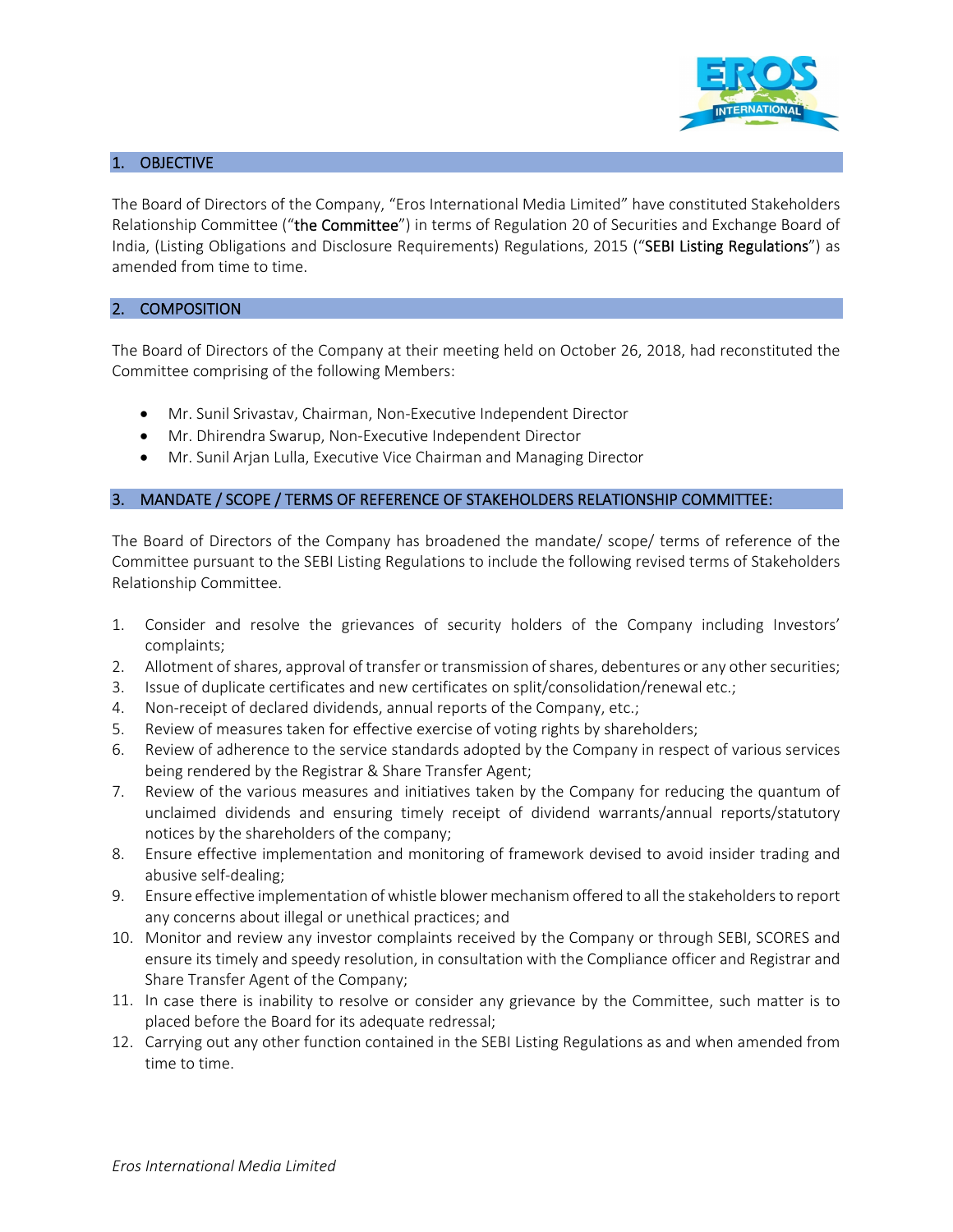

#### 4. WORKING PROCEDURE

In accordance with Section 178 of the Companies Act, 2013 and applicable rules thereto, applicable Secretarial Standards and also in accordance with SEBI Listing Regulations, the following working procedure is adopted by the Stakeholders Relationship Committee:

#### a. Constitution of the Committee:

The Board of Directors shall constitute the Stakeholders Relationship Committee as follows:

- The Committee shall comprise of atleast three directors.
- At least one director shall be independent director.
- The Chairperson of the Committee shall be Non-Executive Director.
- the Board of Directors shall decide other members of this committee.

#### b. Quorum

- Two members either personally present or through Electronic mode
- Electronic mode shall be counted for quorum except on such restricted items as prescribed under Companies Act, 2013.
- Quorum shall be present throughout the meeting
- Where a member is interested in a particular item, he/she shall not be present (physically or through Electronic Mode), during discussion and shall not vote on such item.

#### c. Chairman:

The Chairman of this Committee is Mr. Sunil Srivastav and in his absence, any member elected by the Committee.

#### d. Frequency of the Meeting:

The meeting of the Committee shall be held at such regular intervals as may be required, however, the Committee shall meet at least once in a year.

Further, it shall be ensured that such minimum number of meetings of the committee are held as required under the Act and Rules framed thereunder and under SEBI Listing Regulations.

#### e. Notice of Meetings:

Meetings of the Committee shall be called by the Secretary of the Committee, by sending a proper Notice, by following such procedure as specified by the Board from time to time.

#### f. Company Secretary of the Committee:

The Company Secretary of the Company shall act as a Company Secretary of the Committee.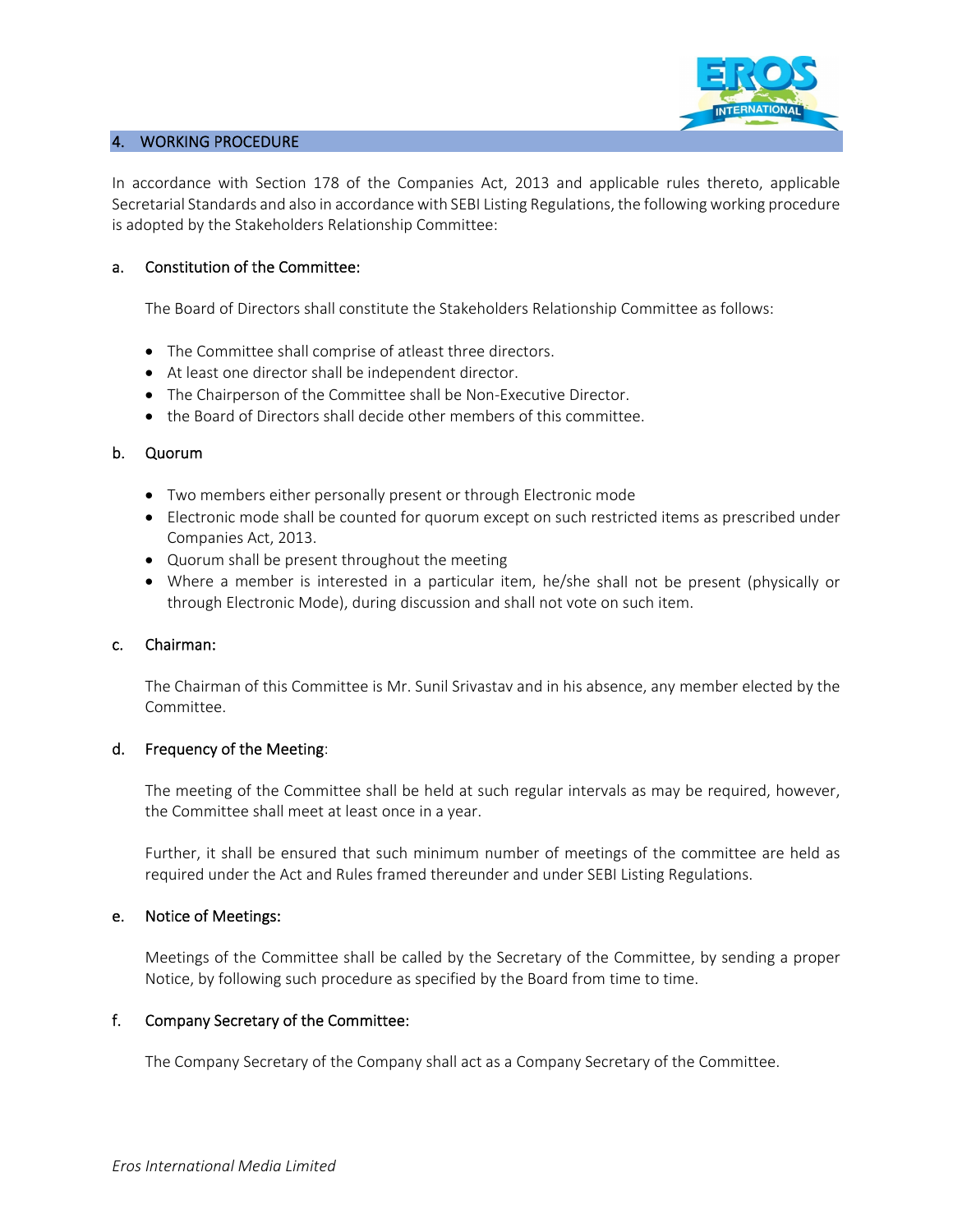

# g. Attendance at the Annual General Meeting:

The Chairman of the Committee may be present at the annual general meeting, to answer the shareholders' queries; however, it shall be up to the chairman to decide who shall answer the queries.

# h. Sitting Fees:

As per the resolution passed by the Board of Directors on May 29, 2015, Independent Directors are eligible for sitting fees of Rs. 40,000/‐ per meeting and the same may be increased by the Board from time to time.

# i. Scope/ Terms of Reference:

Stakeholders Relationship Committee shall:

- consider and resolve the grievances of security holders of the Company including complaints related to transfer of shares, non-receipt of annual report and non-receipt of declared dividends.
- The role of the stakeholders committee shall be as specified as in Part D of the Schedule II of SEBI Listing Regulations, as amended from time to time.

# j. Minutes of the Meeting:

- Draft minutes of the Stakeholders Relationship Committee Meeting shall be duly circulated within 15 days from the conclusion of the meeting to the members of the Committee for their comments.
- The Members, whether present or not shall communicate their comments, If any, in writing within 7 days from the date of circulation of draft minutes.
- Minutes shall be entered in the Minutes Book within 30 days from the date of conclusion of the meeting.
- Minutes of the meeting shall be signed and dated by the Chairman of the Meeting or by the Chairman of the next meeting.
- Signed copy of the minutes shall be circulated to all the members within 15 days after the minutes are signed duly certified by Company Secretary or where there is no Company Secretary, by any Director authorized by Committee.

# k. Passing of resolution by Circulation:

- The Committee, in case of urgent business may pass the resolution by circulation.
- Only that business can be transacted through circulations which are not restricted as per Companies Act, 2013.
- Draft resolutions shall be circulated to the members of the Committee by the Company Secretary or any other person authorised by her, together with the necessary papers, individually to all the Members including Interested Director through any valid mode.
- Not more than seven days from the date of circulation of the draft resolution shall be given to the Members for their response.
- Resolution shall deemed to be pass if majority of the members has assented and date of assented by the last member shall be the date of passing of resolution.